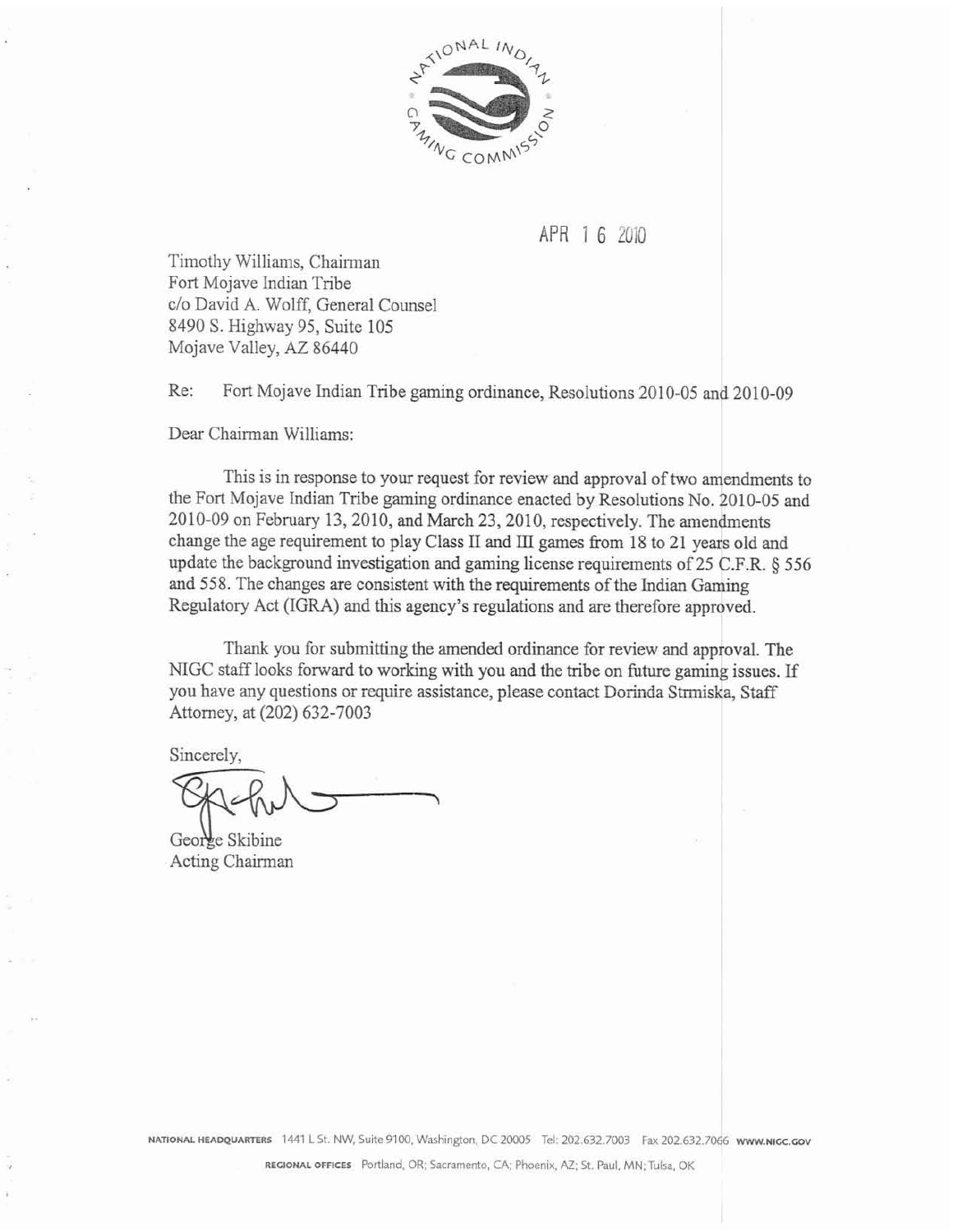#### **RESOLUTION**

**1PR - 5 210** 

## **FORT MOJAVE TRIBE OF THE FORT MOJAVE RESERVATION OF ARIZONA, CALIFORNIA AND NEVADA**

- WHEREAS, the Fort Mojave Indian Tribe ("Tribe") is organized pursuant to the Indian Reorganization Act of June 18, 1934 (48 Stat. 984; 25 U.S.C. §476) and possesses attributes of sovereignty over both its members and its territory; and
- WHEREAS, in accordance with its Constitution and Bylaws, the Tribe is governed by the Fort Mojave Tribal Council; and
- WHEREAS, the Tribal Council, on or about February 15, 1994, adopted as Tribal law the Fort Mojave Indian Tribe Gaming Ordinance **(As** Amended, 1994) ("'Gaming Ordinance"); and
- **WHEREAS,** the Tribal Council desires to amend Section 14.C.(2) of the Gaming Ordinance so as to comport with *25* C.F.R. 95556.2 **and** *556.3,* as **well** as to amend Section 14.D. of the Gaming Ordinance so as to comport with 25 C.F.R. 5§558.1(c) and **558.4.**
- **NOW, THEREFORE,** BE IT RESOLVED, that the Fort Mojave Tribal Council hereby amends the Fort Mojave Indian Tribe Gaming Ordinance **(As** Amended, 1994) such that subsection (2) of Section 14.C. (Primary Management Officials and Key Employees; License Application; Notices) shall read in its entirety as follows:
	- "(2) The application form shall include the following notices:
		- **a.** Privacy Notice: In compliance with the Privacy Act of 1974, **the** following information is provided: Solicitation of the information on this form is authorized by 25 U.S.C. 2701 et seq. The purpose of the requested information is to determine the eligibility of individuals to be granted a gaming license. The information **will** be used by the **Tribal gaming**  regulatory authorities and by the National Indian Gaming Commission members and staff who have need for the information in the performance of their officiat duties. The information may be disclosed to appropriate Federal, Tribal, State, local, or foreign law  $enforcement$  and regulatory agencies when relevant to civil, criminal or reguiatory investigations or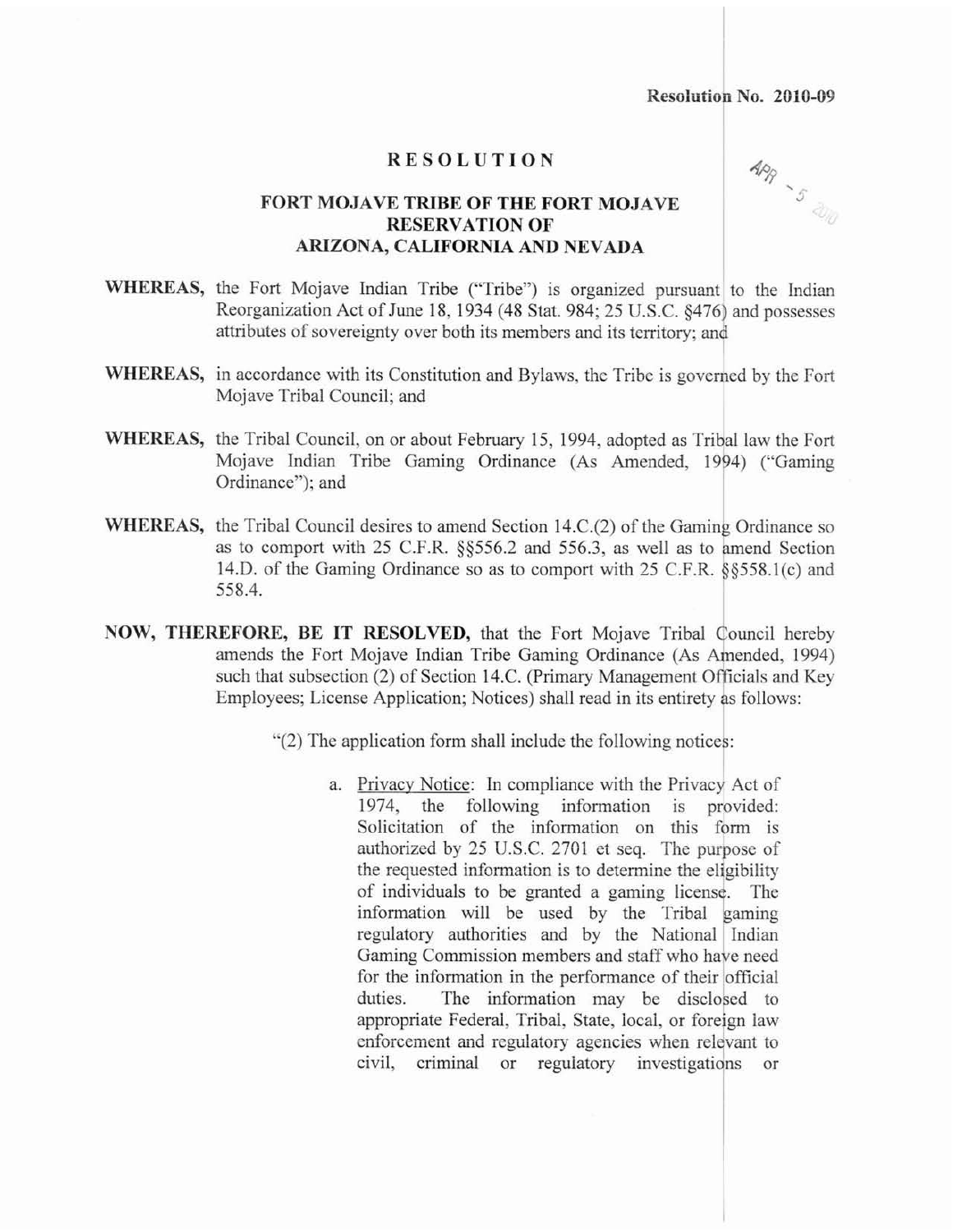prosecutions or when pursuant to a requirement by a tribe or the National Indian Gaming Commission in connection with the issuance, denial, or revocation of a gaming license, or investigations of activities while associated with **a** tribe or a gaming operation. Failure to consent to the disciosures indicated in this notice will result in a tribe's being unable to license you for a primary management official or key employee position.

The disclosure of your **Social** Security Number **(SSN)**  is voluntary. However, failure *to* supply **a SSN** may result in errors in processing your application.

b. Notice Regarding False Statements: A false statement on **any** part of your license application may be grounds for denying a license or the suspension or revocation of a license. Also, you may be punished by fine or imprisonment (U.S. Code, title 18, section 1001).

In the event that 25 C.F.R. §556.2, 25 C.F.R. §556.3 and/or any other Federal regulation shall hereinafter be modified so as to require that the notice(s) set forth in subparts a. and/or b. above be amended, the Tribal Gaming Commission is authorized to so amend said notice(s) and/or the subject application form by promulgation of Tribal Gaming Commission regulation(s) so that said notice(s) comport with any such Federal regulation modification."

- **BE** IT FURTHER RESOLVED, that the Fort Mojave Tribal Council hereby ahends **the** Fort Mojave Indian Tribe Gaming Ordinance **(As** Amended, 1994) so as to add new subsections (7) and (8) to Section 14.D. (Primary Management Officials and Key Employees; Background Investigations; Report) to read in their entirety as follows:
	- "(7) If, within the 30-day period described in 25 C.F.R. §558.3(c), the National Indian Gaming Commission notifies the Tribal Gaming Commission that it has no objection to the issuance of a license pursuant to a license application filed by a Key Employee or a Primary Management Oficial for whom the Tribal Gaming Commission has provided an application and investigative report to the National Indian Gaming Commission pursuant to  $25$  C.F.R.  $\S 558.3(a)$  and (b), the Tribal Gaming Commission may go forward and issue a license to such applicant.

If, within the 30-day period described in *25* C.F.R. **§55&.3(c),**  the National Indian Gaming Commission provides the Tribal Gaming Commission with a statement itemizing objections to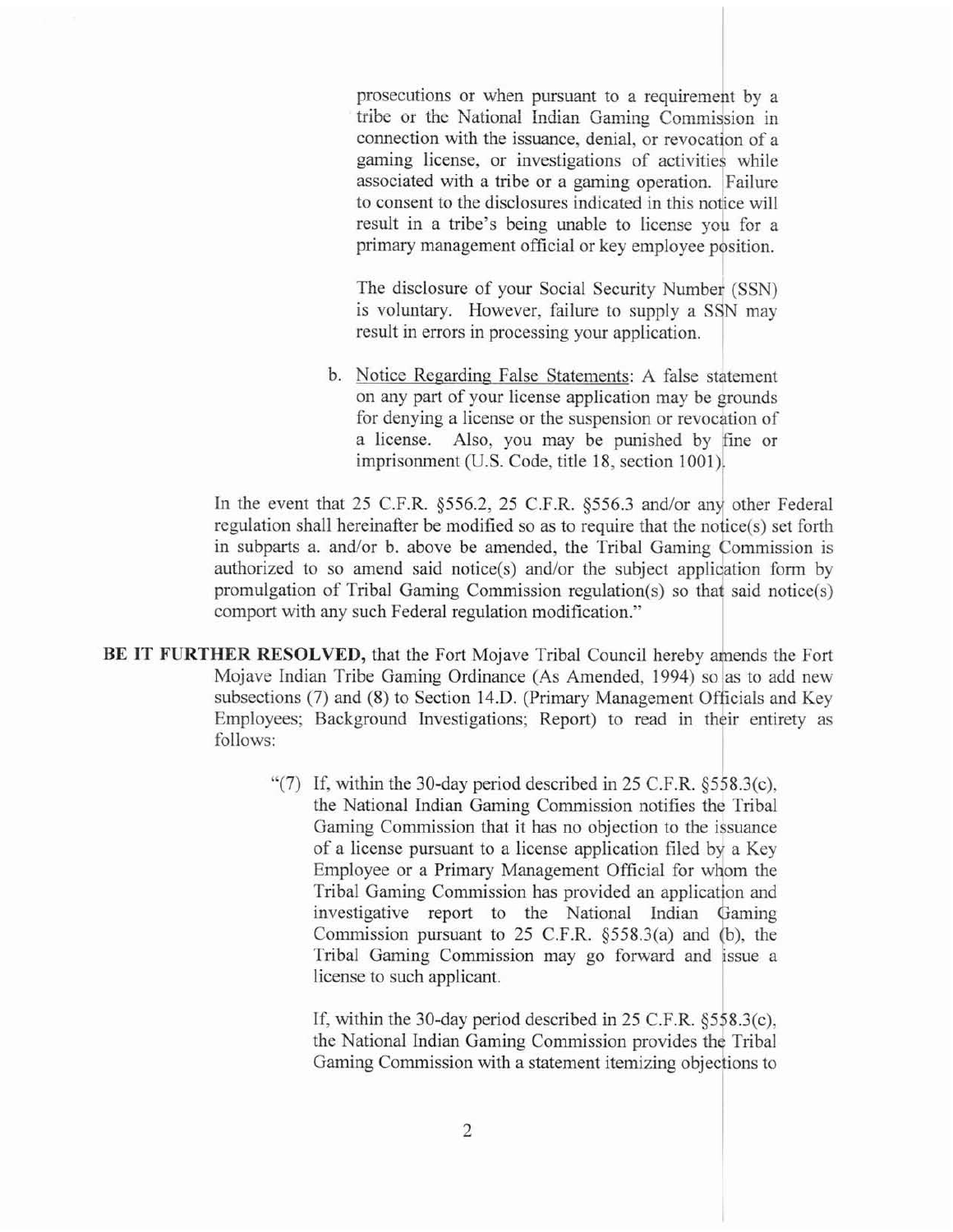the issuance of **a** license **to a** Key Employee or to a Primary Management Official for whom the Tribal Gaming Commission has provided an application **and** investigative report to the National Indian Gaming Commission pursuant to 25 C.F.R. **1\$558.3(a)** and (b), the Tribal Gaming Commission shall reconsider the application, **taking** into account the objections itemized by the National Indian Gaming Commission. The Tribal Gaming Commission shall make the final decision whether to issue a license to such applicant.

- (8) Unless the applicable Compact allocates responsibility to an entity other than the Tribe, for Primary Management Oficials or Key Employees, the Tribal Gaming Commission shall retain applications for empIoyment and **reports** (if any) of background investigations for inspection by the Chairman of the National Indian Gaming Commission or his or her designee for no less than three **(3)** years from the date of termination of employment."
- **BE IT FURTHER RESOLVED, that the foregoing amendment to the Fort Mojave Indian Tribe** Gaming Ordinance **(As** Amended, 1994) shall become effective upon approval by the Chairman of the National Indian Gaming Commission in accordance with the Indian Gaming Regulatory **Act, 25 U.S.C. \$8** 2701 **et.seq.**

**BE IT FURTHER RESOLVED, that the Chairman of the Fort Mojave Tribal Council is** authorized to take any and all actions necessary to implement this Resolution.

## **CERTIFICATION**

We, the undersigned, as Chairman and Secretary of the Fort Mojave Tribal Council, governing body of the Fort Mojave Indian Tribe, do hereby certify that the Fort Mojave Tribal Council is composed of seven **(7)** members of whom four (4) constituting a quorum were present at a meeting duly held on March 23, 2010, and that the foregoing Resolution was adopted by the affirmative vote of 7 members for and 0 members against.

**FORT MOJAVE TRIBAL COUNCIL** 

**Timothy Williams, Chairman** 

**Colleen Garcia, Secretary** 

RES-GamingOrdinanceAmend 031510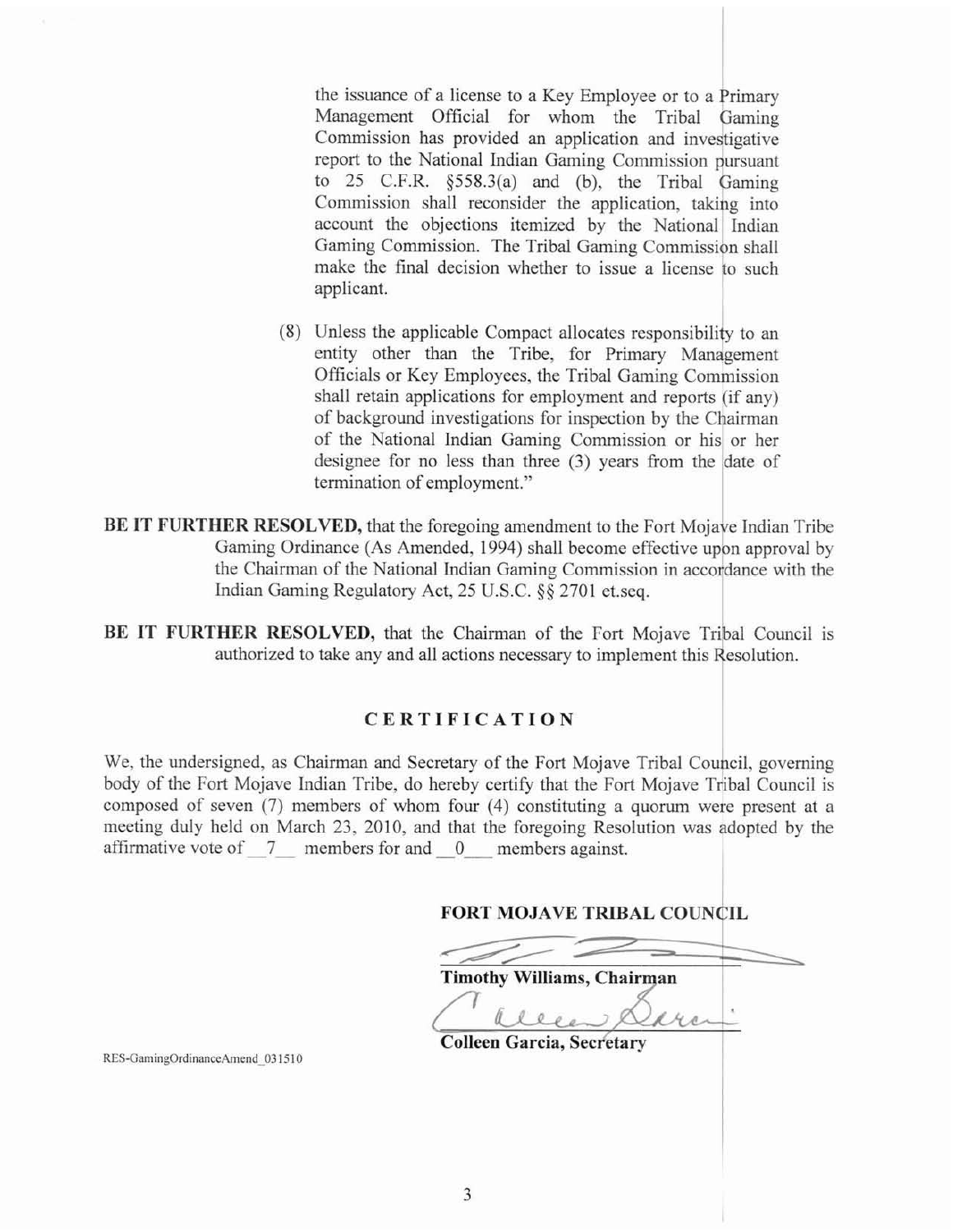**Resolution No. 20/0-05** 

#### **RESOLUTION**

## **FORT MOJAVE TRIBE OF THE FORT MOJAVE RESERVATION OF ARIZONA, CALIFORNIA AND NEVADA**

FEB 25 2010

- WHEREAS, the Fort Mojave Indian Tribe ("Tribe") is organized pursuant to the Indian Reorganization **Act** of June 18, **1934 (48 Stat. 984; 25** U.S.C. **\$476)** and possesses attributes of sovereignty over both its members and its territory; **and**
- WHEREAS, in accordance with its Constitution and ByIaws, the Tribe is governed **by** the Fort **Mojave** Tribal Council; **and**
- **WHEREAS,** the Tribal Council, on or about February 15, 1994, adopted as Tribal law **the** Fort Mojave Indian Tribe Gaming Ordinance (As Amended, 1994) ("Gaming Ordinance"); and
- **WHEREAS,** the Tribe, on or about August *26,* 1993, entered into a Class 111 Gaming Compact ("Compact") with the State of **Arizona** pursuant to the terms of the Indian **Gaming Regulatory Act,** 25 U.S.C. **\$5** 2701 et.seq.; and
- **WHEREAS, Section** 3(w)(2) of the Compact **states** that the Tribe shall **enact** as Tribal law a requirement that no **person** under **21 years of** age **shall** be permitted to place any **wager** in any gaming activity; **and**
- WHEREAS, the Tribal Council desires to amend Section 8(1) of the Gaming Ordinance so as **to** comport with Section **3(w)(2)** of **the** Compact.
- **NOW, THEREFORE, BE IT RESOLVED, that** the Fort Mojave Tribal Council hereby amends the Fort Mojave Indian Tribe Gaming Ordinance (As Amended, 1994) **such that subsection (1) of Section 8 (Minors, Employees Prohibited) shall read in its entirety as follows:**

**"(I\$** No person **under** 21 **years of** age shall be permitted to **place**  any wager, **directly** or indirectly, in any **gaming activity** andlor to otherwise play or **participate in** any Class XI **or** Class III **game."** 

**BE IT FURTHER RESOLVED, that the foregoing amendment to the Fort Mojave Indian Tribe** Gaming Ordinance **(As** Amended, **1994)** shall become effective **upon approval** by the Chairman of **the** National Indian Gaming Commission in accordance with the Indian Gaming Regulatory **Act, 25** U.S.C. **3 8** 2701 **et.seq.**